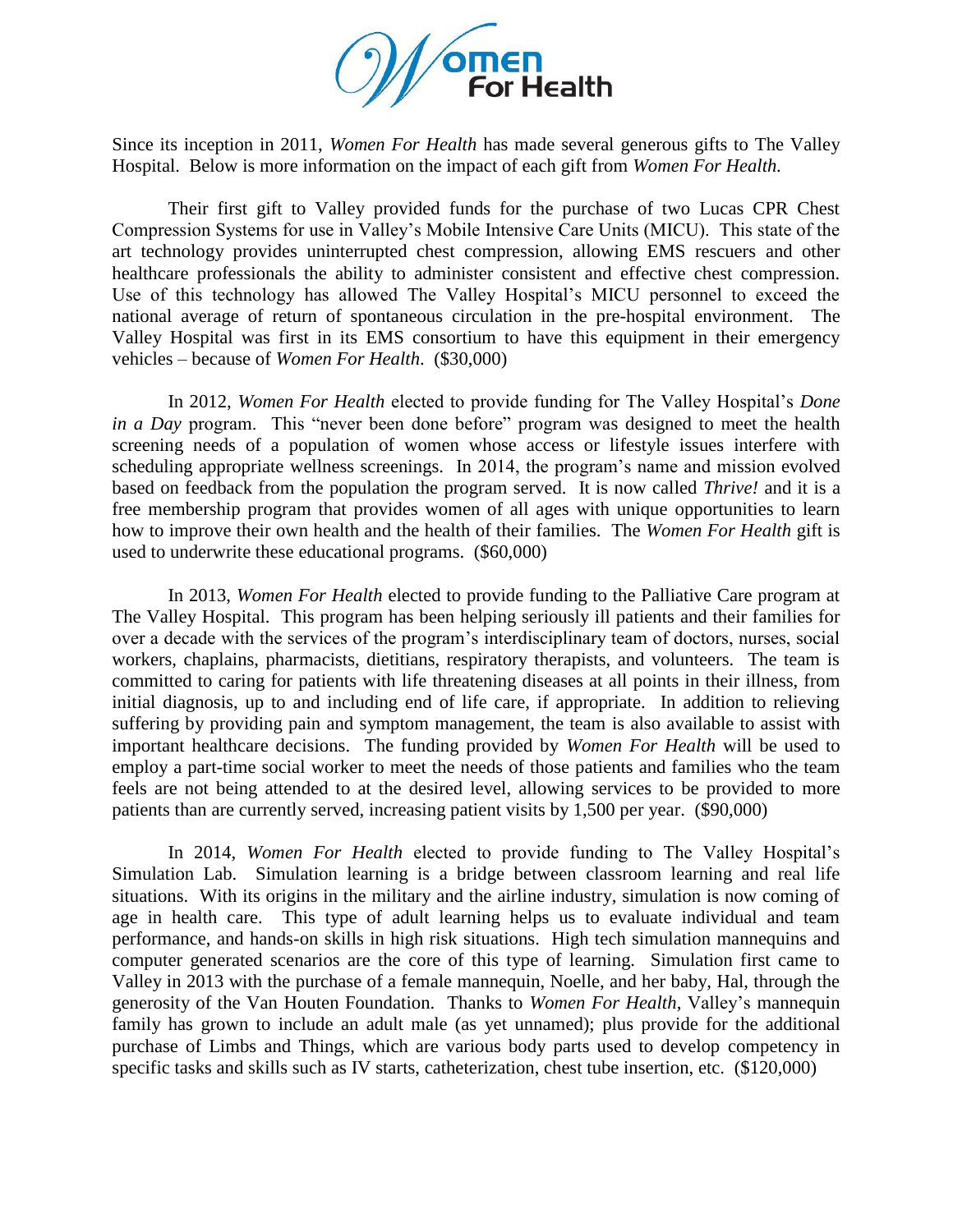

In 2015, *Women For Health* elected to provide funding to Valley Home Care's Home-Based Palliative Care Program. Palliative care is for those patients and families living with longstanding, chronic medical conditions that impact their lives in significant ways. They are frequently readmitted to the hospital for painful and aggressive treatments that don't truly improve their quality of life. They are stuck in the gap between home care and hospice. Home-Based Palliative Care will bridge that gap. Funds from *Women For Health* will provide staff training, hire a Nurse Practitioner to perform in-home consultations with patients and their families, and develop marketing materials to spread the word about this new program. (\$150,000)

In 2016, *Women For Health* elected to provide funding to The Valley Hospital Fertility Center's Reach for Hope program which provides financial assistance and hope in the form of fertility preservation options to qualified oncology patients. The advancements of cancer treatments are increasing survival rates; however, these treatments can harm a patient's fertility or cause sterility in a variety of ways. Patients who preserve their fertility prior to cancer treatment have an extra incentive to persevere through the surgeries, radiation, and chemotherapy; keeping their hopes alive that one day they can start or grow their family. The Valley Hospital Fertility Center is committed to offering fertility preservation options, such as egg and embryo freezing, for cancer patients. Because the cost can be inhibitive for young cancer survivors, The Valley Hospital Fertility Center's Reach for Hope program reduces the qualified oncology patient's financial responsibility for her IVF cycle, making it possible for them to make their dream a reality. Funds from *Women For Health* will be used for the patient's ultrasounds, hormonal blood tests, retrieval charges, and cryopreservation and storage of embryos or oocytes. This gift will make fertility preservation a viable option for many women. (\$170,000)

In 2017, *Women For Health* elected to provide funding to Valley Medical Group's Pediatric and Adolescent Mental Health program. Despite the best efforts of competent and well-intentioned parents and caregivers, many children have mental health programs that interfere with normal development, school, social and home life. These are the most common health issues faced by our nation's school-aged children. According to the 2016 Child Mind Institute Children's Mental Health Report, one in five children suffers from a mental health or learning disorder, and 80% of chronic mental disorders begin in childhood. There is an urgent need to identify the signs of these conditions early in life if children are to get the care and support they need to thrive. In answer to that need, Valley Medical Group expanded its pediatric special care services in January of 2016 with the additional of psychiatry services for children and adolescents. Board-certified child and adolescent psychiatrist, Kai-Ping Wang, M.D., is treating children, teenagers, and young adults, with the help of his team of specialists in Psychiatry, Social Work, and Counseling. They treat children ages 6 to young adulthood with depression and other mood disorders, anxiety, attention deficit/hyperactivity disorder, eating disorders, and other behavioral health issues. They use a holistic family approach to treating patients by maintaining peace and composure and projecting an atmosphere of kindness while integrating psychotherapy, psychopharmacology, and parent involvement with an emphasis on the development of emotional health and resilience. The gift from *Women For Health* helps many families who cannot afford the services, the cost of which is oftentimes not fully reimbursable. (\$160,000)